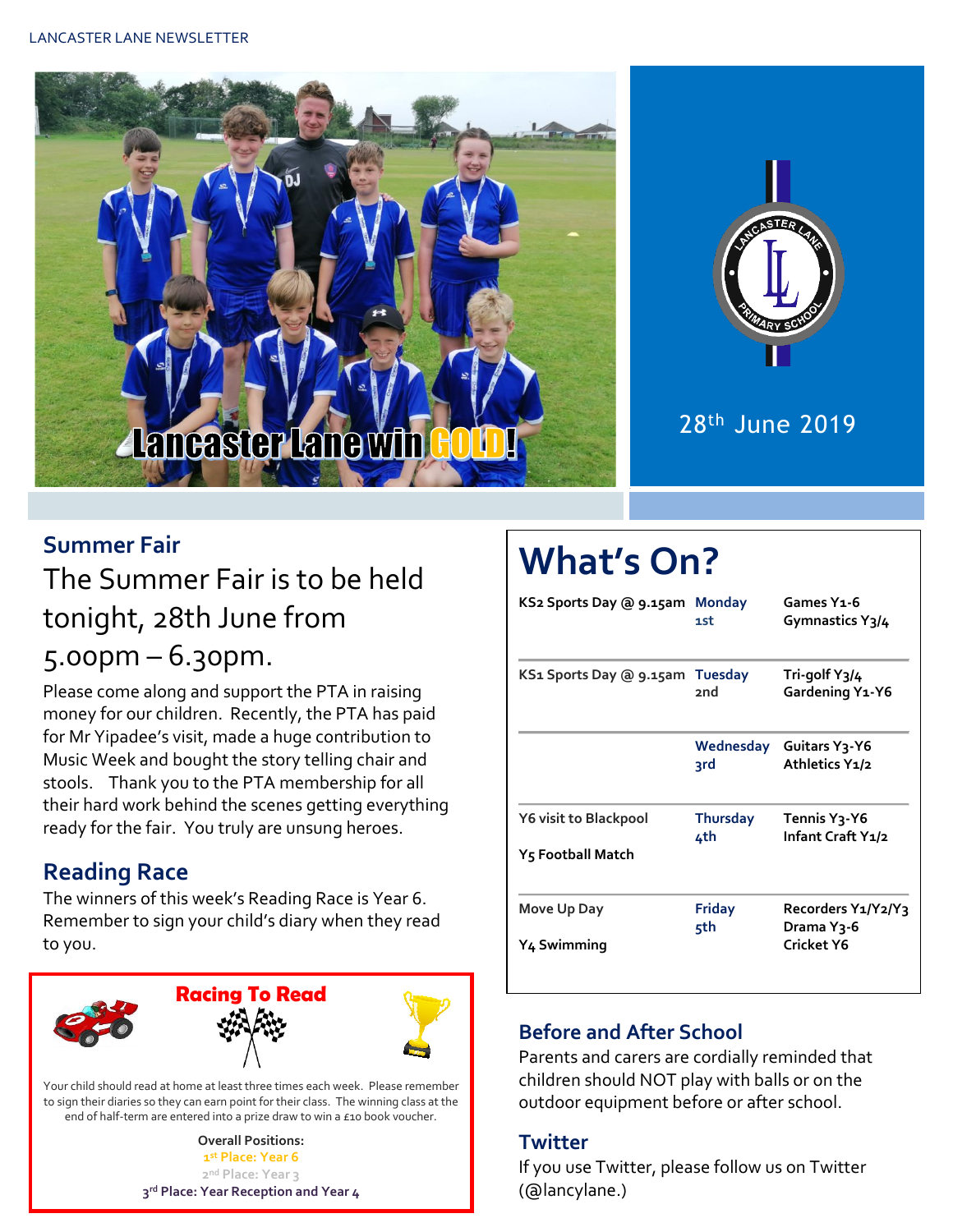#### **Sports Day**

It does look like it is third time lucky! Sports Days are as follows:

**Years 3 – 6 (Juniors) MONDAY, 1st July 9.15am and Reception & Years 1 and 2 (Infants) TUESDAY, 2nd July.**

#### **Staffing News**

At the end of this term we will be saying good-bye to Miss Burke as she is leaving Lancaster Lane to start an exciting new family business. Miss Burke has worked in Lancaster Lane School for eight years and her natural aptitude with the children and willingness to go the extra mile for both her class and colleagues will be sorely missed. I am sure you will join with me in wishing her every happiness and success for the future.

#### **Move-Up Day**

Next Friday (5th July), when many of our Y6s go to their secondary school for a 'taster day', we traditionally have Move Up Day in school. Your child will spend the day with their new teacher and TA in their new classrooms. The children will line up in their usual place in the playground in the morning.

#### **Sporting News**

Congratulations to the Cricket Team who won first place in their tournament on Monday. They are Chorley Champions and as a result will represent this area in the cricket finals. Good luck to them on Thursday. Y5 will be playing a friendly football match against Roe Lee School in Blackburn on Thursday. Some children represented Lancaster Lane today in a Sports Festival, as always they did us proud with their manners and attitude.

#### **After School Clubs**

Mr Johnson's clubs on Monday, Tuesday and Thursday night next week are cancelled. ParentMails have been sent.

#### **Outside Achievements**

Jack in Y4 and Sam in Y5 obtained their Red Belt at Kickboxing, Beth in Y4 attended a gymnastics competition and came  $3^{rd}$  in vault, Tilly in Y4 received a participation medal for a recent golf competition and also reduced her handicap to 50, April in Y3 ran 5K in a Race for Life and entered a story competition at Morrisons and Lister in Reception received a certificate at Kickboxing. Well done to all of you.



Learning to cross the road safely.



Year 1 have been food testing with a difference!



Repair work in Reception.